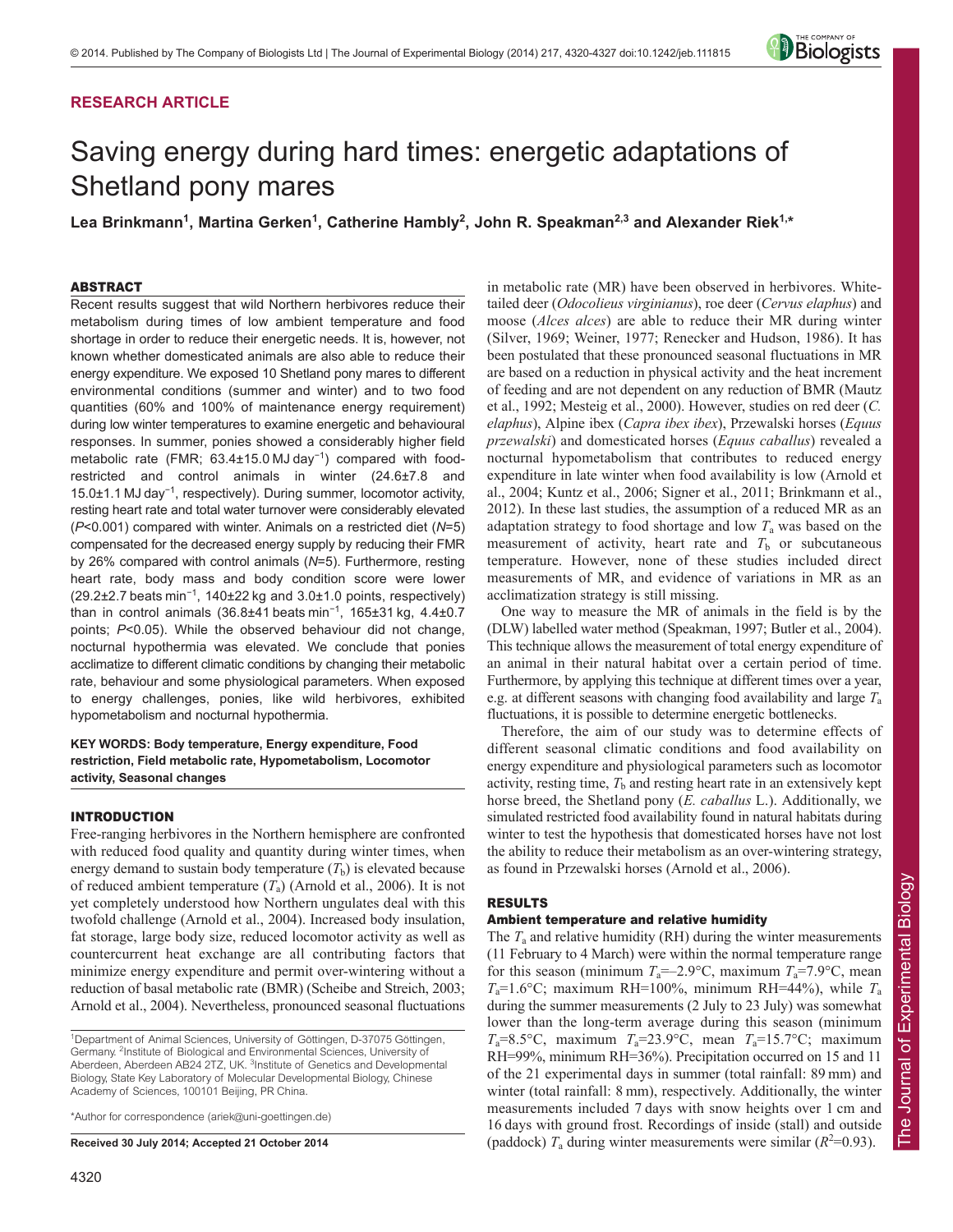| List of symbols and abbreviations |                       |  |  |  |  |  |  |
|-----------------------------------|-----------------------|--|--|--|--|--|--|
| <b>BCS</b>                        | body condition score  |  |  |  |  |  |  |
| <b>BMR</b>                        | basal metabolic rate  |  |  |  |  |  |  |
| CG                                | control group         |  |  |  |  |  |  |
| <b>CNS</b>                        | cresty neck score     |  |  |  |  |  |  |
| DLW                               | doubly labelled water |  |  |  |  |  |  |
| $f_{\rm H}$                       | heart rate            |  |  |  |  |  |  |
| <b>FMR</b>                        | field metabolic rate  |  |  |  |  |  |  |
| $M_{h}$                           | body mass             |  |  |  |  |  |  |
| <b>MR</b>                         | metabolic rate        |  |  |  |  |  |  |
| <b>RH</b>                         | relative humidity     |  |  |  |  |  |  |
| $T_{\rm a}$                       | ambient temperature   |  |  |  |  |  |  |
| T <sub>h</sub>                    | body temperature      |  |  |  |  |  |  |
| <b>TBW</b>                        | total body water      |  |  |  |  |  |  |
| <b>TG</b>                         | treatment group       |  |  |  |  |  |  |
| $T_{\rm v}$                       | vaginal temperature   |  |  |  |  |  |  |
| <b>TWI</b>                        | total water intake    |  |  |  |  |  |  |
|                                   |                       |  |  |  |  |  |  |

# Body mass, body condition and cresty neck score

Mean body mass  $(M_b)$ , body condition score (BCS) and cresty neck score (CNS) during the summer measurements were on average 159.7 $\pm$ 28.4 kg, 4.2 $\pm$ 0.7 points and 2.2 $\pm$ 0.6 points, respectively. In winter, during food restriction, treatment group (TG) animals significantly reduced their  $M_b$  and BCS ( $M_b$ =157.7 kg–1.27 week,  $R^2$ =0.98, *P*<0.05; BCS=4.7 points–0.10 week,  $R^2$ =0.90, *P*<0.001). TG animals lost on average 218±74 g day<sup>−</sup><sup>1</sup> resulting in a total loss of 18.3 $\pm$ 6.2% of the initial  $M<sub>b</sub>$  after 105 days of restricted feeding. *M*<sup>b</sup> and BCS of control group (CG) animals did not change during the winter measurements  $(M_b=163.9 \text{ kg}-0.07 \text{ week}, R^2=0.07,$ *P*=0.03; BCS=4.8 points–0.03 week;  $R^2$ =0.78, *P*>0.001). However, the reduced food availability for the TG animals and the subsequent  $M<sub>b</sub>$  loss did not result in significantly different CNS scores (TG: 2.0 $\pm$ 0.0 points, CG: 2.2 $\pm$ 0.4 points, *P*=0.35;  $F_{1,8}$ =1.0) and  $M_{b}$  values (TG: 136.9±23.2 kg, CG: 165.8±32.2 kg, *P*=0.14; *F*1,8=2.63) for the two groups in winter.

# Daily energy expenditure and water turnover

Our field metabolic rate (FMR) measurements revealed significant differences between summer and winter energy expenditure  $(P<0.001, F<sub>1.8</sub>=95.4)$  in Shetland ponies (Table 1, Fig. 1). The winter

**Table 1. Data for Shetland pony mares in summer and winter**

FMR (19.3 MJ day<sup>−</sup><sup>1</sup> ) across all animals was about one-third of that in summer (63.4 MJ day<sup>-1</sup>). There was no difference ( $P=0.72$ ,  $F_{1,7}=0.14$ ) in FMR between the two feeding groups during summer when they were both feeding *ad libitum* (TG: 65.7±14.5 MJ day<sup>−</sup><sup>1</sup> versus CG:  $61.5 \pm 16.3$  MJ day<sup>-1</sup>). In contrast, the reduced food supply in winter led to a significantly lower ( $P=0.017$ ,  $F_1=79.6$ ) FMR in TG animals (15.0±1.1 MJ day<sup>−</sup><sup>1</sup> ) compared with CG ponies  $(24.6 \pm 7.8 \text{ MJ day}^{-1})$ .

The total body water (TBW) values over the entire study period ranged from 50.7% to 72.8% (Table 1). In summer, TBW values were generally higher  $(61.4\pm3.6\%)$  than those in winter  $(55.6\pm3.6\%)$ ,  $P<0.001$ ,  $F_{1,8}=64.9$ ). However, no differences could be detected between the two groups, either in summer (CG:  $61.1\pm2.1\%$  versus TG: 61.7±1.1%, *P*=0.82, *F*1,7=0.05) or in winter during restrictive feeding (CG: 55.4±3.1% versus TG: 55.6±4.2%; *P*=0.94, *F*1,7=0.01). Total water intake (TWI, l day<sup>−</sup><sup>1</sup> ) varied between summer and winter  $(P<0.001, F<sub>1.8</sub>=111.9)$ . The ponies showed a nearly 3-fold higher water turnover in summer  $(23.0 \pm 5.81 \text{ day}^{-1})$  compared with winter (8.5±2.7 l day<sup>−</sup><sup>1</sup> ). In summer, TWI revealed no difference between the two feeding groups (TG: 22.7 $\pm$ 2.6 l day<sup>-1</sup>; CG: 24.9 $\pm$ 16.7 l day<sup>-1</sup>;  $P=0.45$ ,  $F_{1.7}=0.64$ ), whereas during the winter measurement, TG animals had a lower water turnover  $(6.8 \pm 1.21 \text{ day}^{-1})$  than the CG animals (9.9±2.1 l day<sup>−</sup><sup>1</sup> ; *P*=0.03, *F*1,7=9.1).

#### Body temperature

Across all animals, the mean vaginal temperature  $(T_v)$  during the summer and winter measurements was  $37.2\pm0.3$  and  $37.0\pm0.2$ °C, respectively. Although the mean  $T_{\rm v}$  did not differ between summer and winter  $(P=0.75, F_{1,8}=0.10)$ , it showed distinct fluctuations during the measurement periods (Figs 2 and 3). In summer, daily  $T_v$ fluctuations were 0.87±0.19°C, while in winter they amounted to 0.57 $\pm$ 0.18°C. During both seasons,  $T_v$  showed a clear diurnal rhythm. In winter, mean hourly  $T<sub>v</sub>$  generally decreased during the night and increased during the day, with a peak occurring around dusk and a nadir around dawn (Fig. 4). In contrast, in summer, mean hourly *T*<sup>v</sup> generally showed the highest values around midnight and a nadir during the daytime. The two feeding groups did not differ in their mean  $T_v$ , either during summer (TG: 36.9 $\pm$ 0.4°C; CG: 37.0±0.3°C; *P*=0.71, *F*1,8=0.14) or during winter (TG: 37.0±0.3°C,

|                                          |                               | Winter                      |                              |  |
|------------------------------------------|-------------------------------|-----------------------------|------------------------------|--|
| Variable                                 | Summer (N=10)                 | Control (N=5)               | Restricted (N=5)             |  |
| $M_{b}$ (kg)                             | $160 + 29$                    | $165 \pm 34$                | $140 + 21$                   |  |
| BCS (points)                             | $4.3 \pm 0.7$                 | $4.5 \pm 0.7$               | $3.2 \pm 0.9$                |  |
| CNS (points)                             | $2.2 \pm 0.6$                 | $2.2 \pm 0.4$               | $2.0 + 0.0$                  |  |
| $N_{\rm O}$ (kg)                         | $101.5 \pm 18.2$ <sup>a</sup> | $93.3 \pm 21.5^{a,b}$       | $79.2 \pm 13.9^b$            |  |
| $N_H$ (kg)                               | $102.2 \pm 18.7$ <sup>a</sup> | $94.2 \pm 21.3^{a,b}$       | $81.5 \pm 13.7$ <sup>b</sup> |  |
| $k_0$ (day <sup>-1</sup> )               | $0.24 \pm 0.03^a$             | $0.11 \pm 0.02^b$           | $0.08 \pm 0.03$ <sup>c</sup> |  |
| $k_{\rm H}$ (day <sup>-1</sup> )         | $0.29 \pm 0.04^a$             | $0.14 \pm 0.02^b$           | $0.10 \pm 0.03$ <sup>c</sup> |  |
| <b>TBW (%)</b>                           | $61.4 \pm 3.4$                | $55.4 \pm 3.1$              | 55.6±4.2                     |  |
| TWI ( $1 \text{ day}^{-1}$ )             | $23.0 \pm 5.8$ <sup>a</sup>   | $9.9{\pm}2.1^{b}$           | $6.8 \pm 1.2$ <sup>c</sup>   |  |
| FMR (MJ day <sup>-1</sup> )              | $63.4 \pm 14.3^a$             | $24.6 \pm 7.8$ <sup>b</sup> | $15.0 \pm 1.1$ <sup>c</sup>  |  |
| Locomotor activity (impulses $h^{-1}$ )  | 1144±496ª                     | $293 \pm 88$ <sup>b</sup>   | $375 \pm 151$ <sup>b</sup>   |  |
| Lying time (min day <sup>-1</sup> )      | $42.7 \pm 24.7$               | $40.0 \pm 22.3$             | $51.1 \pm 15.4$              |  |
| $T_v$ (°C)                               | 37.19±0.30                    | 36.98±0.33                  | 36.97±0.45                   |  |
| Resting $f_H$ (beats min <sup>-1</sup> ) | $61.2{\pm}4.8^a$              | $36.5{\pm}4.3^{b}$          | $31.0 \pm 3.2$ <sup>c</sup>  |  |

*M*b, body mass (average of the body mass measurements at the beginning and the end of the trial); BCS, body condition score; CNS cresty neck score; *N*O, dilution space for <sup>18</sup>O; N<sub>H</sub>, dilution space for <sup>2</sup>H; *k*<sub>O</sub>, turnover rate for <sup>18</sup>O; *k*<sub>H</sub>, turnover rate for <sup>2</sup>H; TBW, total body water; TWI, total water intake (adjusted means; see Materials and methods, 'Statistical analyses', for details); FMR, field metabolic rate (adjusted means; see Materials and methods, 'Statistical analyses', for details);  $T_v$ , vaginal temperature;  $f_H$ , heart rate.

In winter, animals were allocated to either a food-restricted group or a control-fed group (see Materials and methods for details). Data are means ± s.d. Means within a row not sharing the same superscript letter differ by *P*<0.05.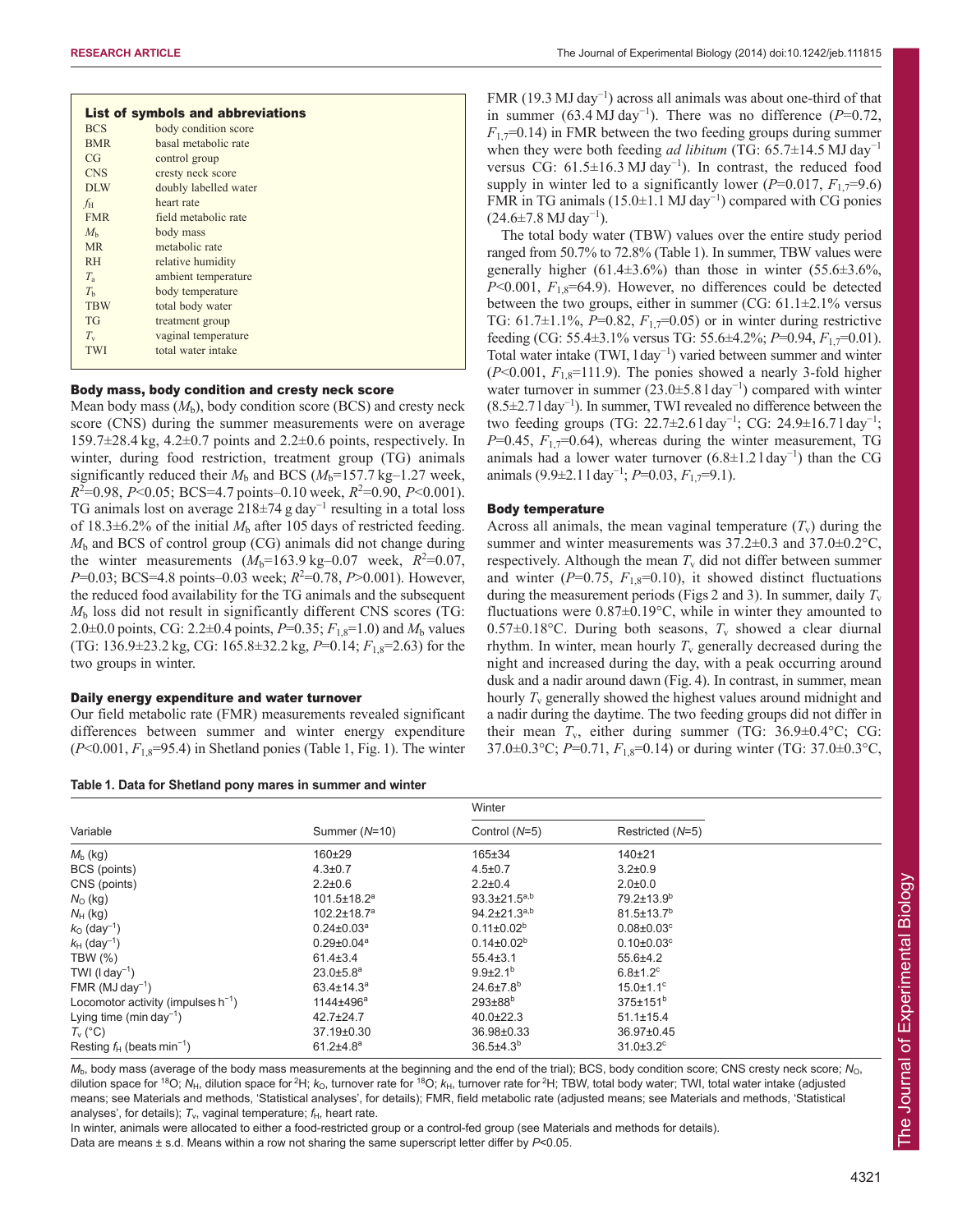

**Fig. 1. Energy expenditure in Shetland ponies.** Field metabolic rate (FMR) in relation to body mass in Shetland ponies (*N*=10) measured in summer and winter. In winter, animals were allocated to a food-restricted group (*N*=5) or a control-fed group (*N*=5; see Materials and methods for details).

CG:  $37.0 \pm 0.2$ °C;  $P=0.95$ ,  $F_{1,8}=0.01$ ). In winter, however, the mean daily  $T_v$  amplitude of TG animals  $(1.20 \pm 0.31 \degree C)$  was higher compared with that of CG animals (0.66±0.23°C;  $P=0.04$ ,  $F_{1,8}=5.9$ ). Furthermore, the relationship between  $T_v$  and  $T_a$  was higher in CG than in TG animals (CG:  $R^2 = 0.32$ ,  $P = 0.01$ ; TG:  $R^2 = 0.00$ ,  $P = 0.84$ ).

#### Locomotor activity and heart rate

The mean hourly locomotor activity of all animals showed considerable fluctuations throughout the measurement periods. In summer as well as in winter, locomotor activity followed a diurnal rhythm with an increasing number of activity impulses per hour during the daytime (Figs 2 and 3). After reaching peak activity at dusk, the number of activity impulses per hour decreased during the night, reaching a nadir in the early morning hours. These daily amplitudes in locomotor activity were higher in summer  $(2185$  activity impulses h<sup>-1</sup>) than in winter (760 activity impulses h<sup>-1</sup>;  $F_{1.9}$ =184.5, *P*<0.001). The mean hourly locomotor activity in summer (1144 $\pm$ 496 activity impulses h<sup>-1</sup>) was higher than that in winter (333±130 activity impulses h<sup>−</sup><sup>1</sup> ; *P*<0.001, *F*1,9=390.7). In summer, and also in winter, the prospective feeding groups did not differ in their mean locomotor activity (summer:  $P=0.07$ ,  $F_{1,8}=4.3$ ; winter:  $P=0.50$ ,  $F_{1,8}=0.5$ ; Table 1). Resting (sternal and lateral recumbency) usually occurred at night, with the highest lying



frequency appearing before dawn. Lying duration (total lying time in min h<sup>-1</sup>) did not differ between summer and winter  $(P=0.73)$ ,  $F_{1,9}=0.1$ ). Likewise, the two feeding groups did not differ either in summer ( $P=0.46$ ,  $F_{1,8}=0.48$ ) or in winter ( $P=0.11$ ,  $F_{1,8}=3.12$ ) in the time spent in lateral and sternal recumbency.

Mean heart rate  $(f_H)$  of the ponies was highly influenced by season ( $P<0.001$ ,  $F_{1,9}=196.8$ ). Ponies showed higher  $f_H$  in summer  $(61.2\pm5.3 \text{ beats min}^{-1})$  than in winter  $(32.8\pm4.7 \text{ beats min}^{-1})$ . While during summer the two feeding groups did not differ in their resting  $f_{\rm H}$  (*P*=0.61,  $F_{1,8}$ =0.28), the different feeding intensity in winter led to decreased  $f_{\rm H}$  values in TG animals compared with CG animals (*P*=0.025, *F*1,8=7.86; Table 1).

#### **DISCUSSION**

Our study provides the first quantitative data on energy expenditure measured as FMR,  $T_v$  and locomotor activity for two different seasons in an ungulate. We provide evidence that the energy expenditure in ponies drops dramatically during winter conditions when they are kept under semi-natural conditions. Furthermore, we show that Shetland ponies adjust their energy expenditure according to food supply and climate conditions. In addition, we show that food restriction during harsh winter conditions causes nocturnal hypothermia and a reduction in energy expenditure.

Substantial MR reductions under natural conditions during winter have been reported for several wild ungulates, e.g. red deer, Alpine ibex, moose and Przewalski horse (Renecker and Hudson, 1985; Arnold et al., 2004; Signer et al., 2011). Here, we demonstrate that a domesticated robust horse breed shows similar seasonal adaptions when kept under semi-natural conditions. The MR of our animals varied considerably throughout the year, with FMRs in winter being only one-third of those in summer (Table 1, Fig. 1). In summer, grazing animals had higher locomotor activity levels compared with winter, when animals were kept on paddocks under semi-natural conditions. Similarly, it has been reported that activity levels in ungulates decrease during low  $T_a$  and thus reduce energy expenditure substantially (Arnold et al., 2004; Kuntz et al., 2006; Signer et al., 2011). This reduction in activity leading to reduced daily energy demands is also observed in small mammals living in the temperate/arctic zone, such as red squirrels (*Tamiasciurus hudsonicus*) (Humphries et al., 2005) and least weasels (*Mustela nivalis*) (Zub et al., 2013), but not kangaroo rats (*Dipodomys merriami*) (Nagy and Gruchacz, 1994) or white-footed mice

#### **Fig. 2. Body temperature (measured as vaginal temperature,** *T***v) and locomotor activity in Shetland ponies during**

**summer.** Diurnal rhythm of (A) mean ambient temperature (*T*a) and body temperature  $(T_b)$ , and  $(B)$  locomotor activity in summer in Shetland pony mares (*N*=10) during FMR measurement. Grey shaded areas indicate scotophase.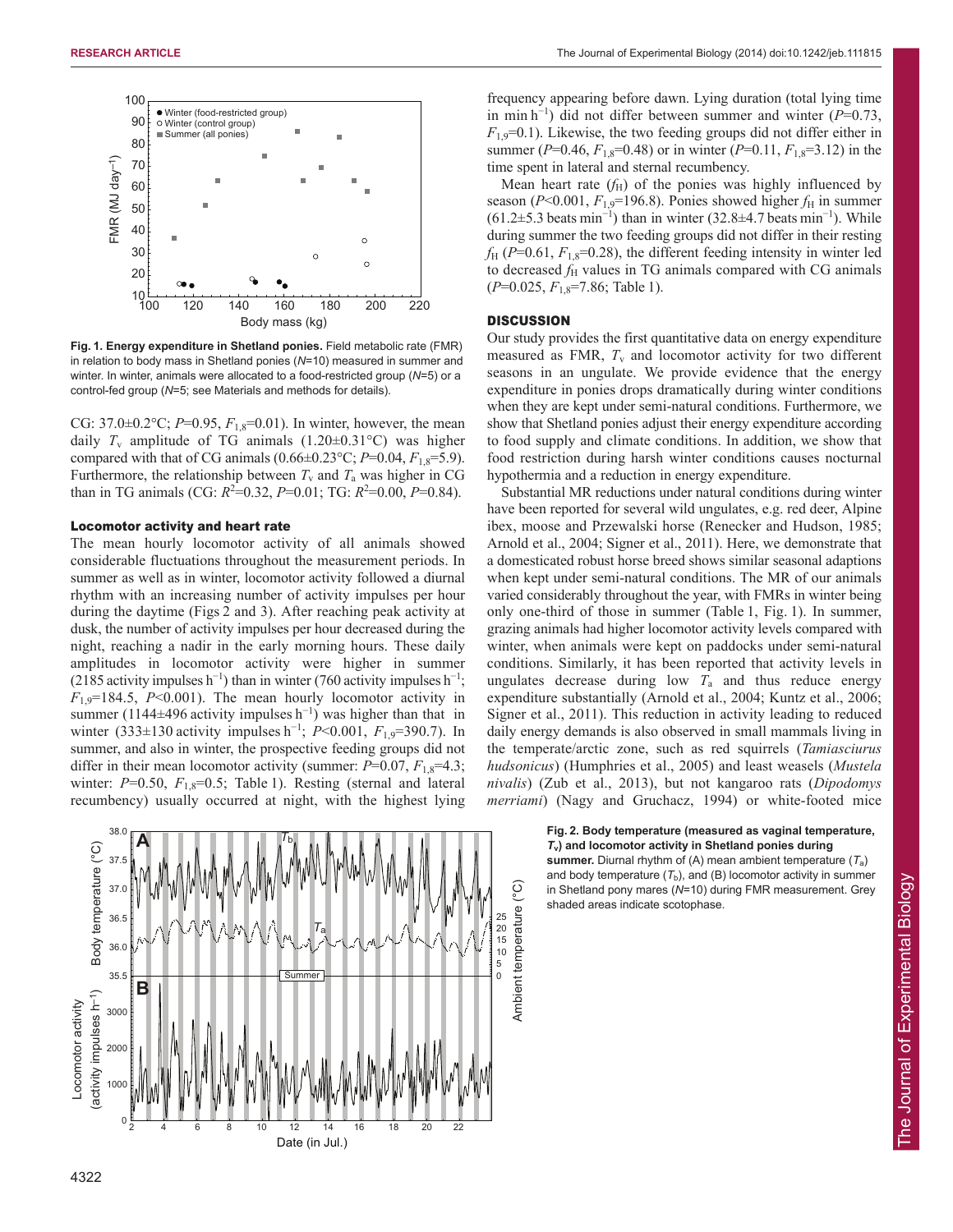

**Fig.** 3. Body temperature (measured as  $T_v$ ) and locomotor **activity in Shetland ponies during winter.** Diurnal rhythm of (A) mean  $T_a$  and  $T_b$ , and (B) locomotor activity in winter in Shetland pony mares during FMR measurement. Red solid lines indicate food-restricted (*N*=5) and black solid lines control-fed animals (*N*=5). Grey shaded areas indicate scotophase.

(*Peromyscus leucopus*) (Randolph, 1980; Munger and Karasov, 1994) living in more arid climates. Furthermore, average resting  $f_{\rm H}$ in our animals was higher in summer than in winter. It is well known that a change in  $f_{\rm H}$  is a response of the cardiovascular system to changes in oxygen demand (Butler et al., 2004) and therefore presents a reliable indicator of MR (Hudson and Christopherson, 1985; Renecker and Hudson, 1985; Woakes et al., 1995; Brosh et al., 1998; McCarron et al., 2001; Currie et al., 2014). Therefore, as there was no relationship between the increased resting  $f<sub>H</sub>$  in summer



**Fig. 4. Average daily body temperature (measured as** *T***v) in Shetland pony mares.** Solid lines indicate mean daily body temperature in winter in (A) control-fed animals and (B) food-restricted animals (see Materials and methods for details). Grey shaded areas indicate s.d. from body temperature.

and locomotor activity  $(R^2=0.01, P=0.89)$  this suggests an increase in BMR.

We assume that, in summer, animals needed no additional energy for thermoregulation as  $T_a$  was within the thermoneutral zone of 5–25°C for horses (Morgan, 1997, Riek and Geiser, 2013). In contrast, with decreasing  $T_a$  in winter, thermoregulatory costs of endothermic animals generally increase to keep  $T<sub>b</sub>$  within a narrow limit (Schmidt-Nielsen, 1997; Singer, 2007), resulting in increased energy requirements. Under natural conditions, however, diminishing food availability in winter limits energy intake. While the two feeding groups did not differ in their FMR in summer, the reduced food availability and thus the lower energy supply for the animals fed a restricted diet in winter resulted in a reduction of FMR by about 26% compared with control animals. Lower energy requirements during winter, and hence reduced voluntary food intake, is widespread amongst Northern ungulates (Arnold et al., 2004). It has been postulated that domesticated horses may modulate their energy requirements to match insufficient energy intake (Kienzle et al., 2010), as has been shown for humans (Dulloo and Girardier, 1990; Martin et al., 2011; Rickman et al., 2011; Racette et al., 2012) and other mammalian species in captivity (reviewed in Speakman and Mitchell, 2011) and in the wild (Humphries et al., 2005; Zub et al., 2013). A reduction in energy intake of an individual below the level of requirement results in a series of physiological and behavioural responses that are beneficial to the survival of the individual (Shetty, 1984; Shetty, 1999). In Przewalski horses and red deer, a downregulation of metabolism accompanied by a reduction in endogenous heat production and immense peripheral cooling in winter have been identified as major mechanisms in this acclimatization (Arnold et al., 2004; Arnold et al., 2006). Interestingly, our results did not reveal any difference in the mean daily  $T_v$  between summer and winter. However, the results of a previous study on subcutaneous temperature in the same animals showed distinct nocturnal reductions in subcutaneous temperature that were greater in food-restricted animals compared with animals fed *ad libitum* (Brinkmann et al., 2012). Studies in humans showed that acclimated indigenous people have the ability to slightly reduce their metabolism during cold nights by allowing intensive peripheral cooling and a slight reduction in body core temperature (Scholander et al., 1958; Hammel et al., 1959) while unacclimated non-indigenous people showed a decrease in skin

of Experimental Biology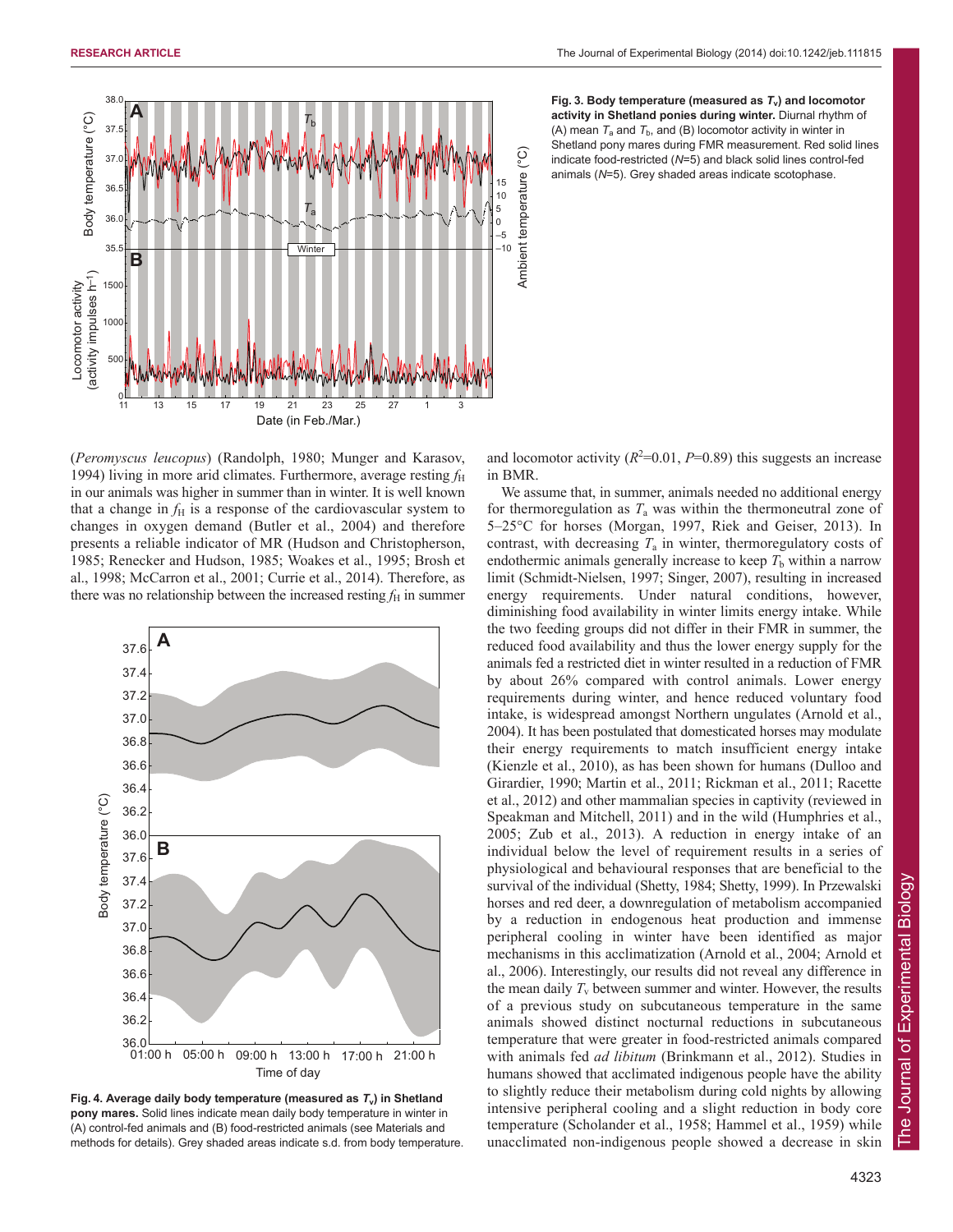temperature in combination with an erratic increase in nocturnal metabolic rate by shivering. In our ponies, winter temperatures caused a reduction in metabolic rate but  $T<sub>v</sub>$  did not change. Only the combination of cold temperature and food restriction resulted in distinct reductions in metabolic rate and nocturnal *T*v.

Assuming a temperature gradient within the body, the measured daily reduction in  $T<sub>b</sub>$  in winter suggests a much greater reduction in the mean temperature of the entire animal, achieving a considerable reduction in MR (Turbill et al., 2011). Accordingly, we hypothesize that Shetland ponies housed under semi-natural conditions can use both nocturnal reductions in  $T<sub>b</sub>$  and immense peripheral cooling as mechanisms to cope with the 2-fold challenge of cold conditions and reduced food quality and quantity.

Reductions in metabolic rate may also be possible during food restriction in summer, as has been shown for a desert mouse (Merkt and Taylor, 1994). However, these reductions in metabolic rate occurred without any decrease in body temperature or activity.

The daily  $T_v$  fluctuations in the present study, with  $T_v$  decreasing during the night and rapidly rising after sunrise, occurred in close relation to the daily photoperiod and were consistent with a daily shallow hypometabolism. This phenomenon can be observed during the 24 h rhythms of activity and rest in many species, and results in considerable MR reductions (Heldmaier et al., 2004). In our study, daily  $T_v$  variations occurred in summer as well as in winter. However, ponies fed a restricted diet in winter showed higher mean amplitudes of  $T_v$ , even though  $T_a$  values were the same for the two groups. On some days, the average  $T<sub>b</sub>$  difference between the two groups exceeded 0.7°C, indicating that food-restricted animals allowed their  $T<sub>b</sub>$  to drop further compared with control animals and shifted from a short daily hypometabolism to a more intense nocturnal hypometabolism, probably to save energy. The  $T_v$  of individual TG animals decreased several times below 35°C. The lowest reliable night temperature observed was 34.15°C. Assuming a body temperature of 37.5–38°C, this represents a decrease in body temperature of about 4°C. Other studies on camels (*Camelus dromedarius*) and springbok (*Antidorcas marsupialis*) showed slightly higher daily  $T<sub>b</sub>$  amplitudes exceeding 6 and  $7^{\circ}C$ , respectively (Schmidt-Nielsen et al., 1967; Fuller et al., 2005). However, the amplitudes shown by our ponies were distinctively higher than the normal circadian variations in body temperature for horses [∆1°C (Piccione et al., 2002a)], so we suggest that our ponies likewise used adaptive heterothermy to reduce energy expenditure, characterized by an increased amplitude of the nychthemeral  $T<sub>b</sub>$ rhythm (Fuller et al., 2005).

The nocturnal reductions in  $T_v$  coincided with reductions in activity and increased lying times, which supports the assumption that hypothermia associated with food restriction in cold thermal environments does not progress regularly throughout the phase of food deprivation (Piccione et al., 2002b). Instead, it is primarily observed during the inactive phase of the diurnal activity cycle. This adaptation is similar to the daily torpor observed in many small mammals using their circadian resting period for a few hours of hypometabolism and hypothermia (Heldmaier et al., 2004). Likewise, a study on food-restricted Bedouin goats (*Capra hircus*) showed that these animals reduced their metabolic rate during rest but returned to a normal metabolic rate during exercise (Choshniak et al., 1995).

It is well known that the maintenance energy demand of several species is dependent primarily on lean tissue mass (Sparti et al., 1997; Birnie et al., 2000; Yoo et al., 2006). Adiposity implicates an increased proportion of fat tissue in the body and thus reduces the proportion of lean  $M<sub>b</sub>$ .  $M<sub>b</sub>$  deficiency is generally characterized by a reduced proportion of body fat. In our study, the limited food availability in the food-restricted group led to considerable reductions in BCS compared with control animals, which can be attributed to a reduced body fat content. We also observed a 26% decrease in energy expenditure compared with control animals. These changes in energy expenditure may constitute an important mechanism for the prevention of energy reserve depletion in times of reduced food availability, e.g. in winter, and may also represent a mechanism for rapid replenishment of energy stores when recurring food shortage is expected. Compared with the few other studies measuring FMR in ungulates, our results from ponies may suggest that energy expenditure in Equidae is lower compared with that in other ungulates (Table 2) (Fuller et al., 2004). However, more energy expenditure studies on ungulates are needed to allow valid comparisons.

Not only the FMR but also the TWI, which is the sum of preformed water intake and metabolic water production, differed substantially between seasons and treatments. The higher water turnover in summer compared with winter was probably due to an increased drinking water intake of the animals as a consequence of a higher physical activity and higher  $T_a$ . Increased  $T_a$  stimulates thermoregulative mechanisms for dissipation of metabolic heat to keep the  $T<sub>b</sub>$  in a physiological range (Speakman and Król, 2010). Evaporation, especially sweating, is the main mechanism of heat loss in horses under high *T*<sup>a</sup> (Morgan et al., 1997). Thus, large amounts of water may be lost with increasing  $T_a$ , resulting in increased water intake and

|                       |                          |                |            | <b>TBW</b> | <b>TWI</b>               |                         | <b>FMR</b>                 |                           |
|-----------------------|--------------------------|----------------|------------|------------|--------------------------|-------------------------|----------------------------|---------------------------|
| Species               | Common name              | N              | $M_b$ (kg) | (%)        | $(l day^{-1})$           | $(ml kg^{-1} day^{-1})$ | $(MJ kg^{-0.75} day^{-1})$ | Source                    |
| Equus caballus        | Horse                    | 6              | 503        | 63         | -                        |                         |                            | Andrews et al., 1997      |
| Equus caballus        | Welsh mountain pony      | 6              | 265        | 61         | $\overline{\phantom{0}}$ |                         | 0.48                       | Fuller et al., 2004       |
| Equus caballus        | Thoroughbred             | 28             | 493        | 70         | 29                       | 58.8                    | -                          | Judson and Mooney, 1983   |
| Equus caballus        | Welsh mountain pony      |                | 212        | 64         | -                        |                         | -                          | Dugdale et al., 2011      |
| Equus caballus        | Shetland pony (summer)   | 10             | 160        | 61         | 24.4                     | 152.6                   | 1.45                       | Present study             |
| Equus caballus        | Shetland pony (winter)   | 10             | 153        | 56         | 10.1                     | 65.4                    | 0.46                       | Present study             |
| Capra hircus          | Bedouin goat             | 5              | 19         | 72         | 1.6                      | 87.0                    |                            | Maltz and Shkolnik, 1984  |
| Ovis orientalis aries | Merino sheep             | 10             | 32         | 69         | 2.9                      | 81.5                    | -                          | Macfarlane et al., 1966   |
| Ovis orientalis aries | Merino sheep             | 10             | 33         | 67         | 5.2                      | 159.0                   | -                          | Macfarlane et al., 1966   |
| Odocoileus hemionus   | <b>Black-tailed deer</b> | 5              | 45         | 74         | 5.5                      | 115.0                   | 1.53                       | Nagy et al., 1990         |
| Lama pacos            | Alpaca                   | 4              | 48         | 69         | 3.9                      | 80.2                    | 0.77                       | Riek et al., 2007         |
| Alcelaphus buselaphus | Hartebeest               | $\overline{2}$ | 88         | 84         | 4.6                      | 52.0                    | -                          | Maloiy and Hopcraft, 1971 |
| Cervus elaphus        | Red deer                 |                | 107        | 68         | 12.0                     | 111.8                   | 0.72                       | Haggarty et al., 1998     |
| <b>Bos indicus</b>    | Boran                    | 5              | 419        | 72         | 31.4                     | 75.0                    |                            | Maloiy and Hopcraft, 1971 |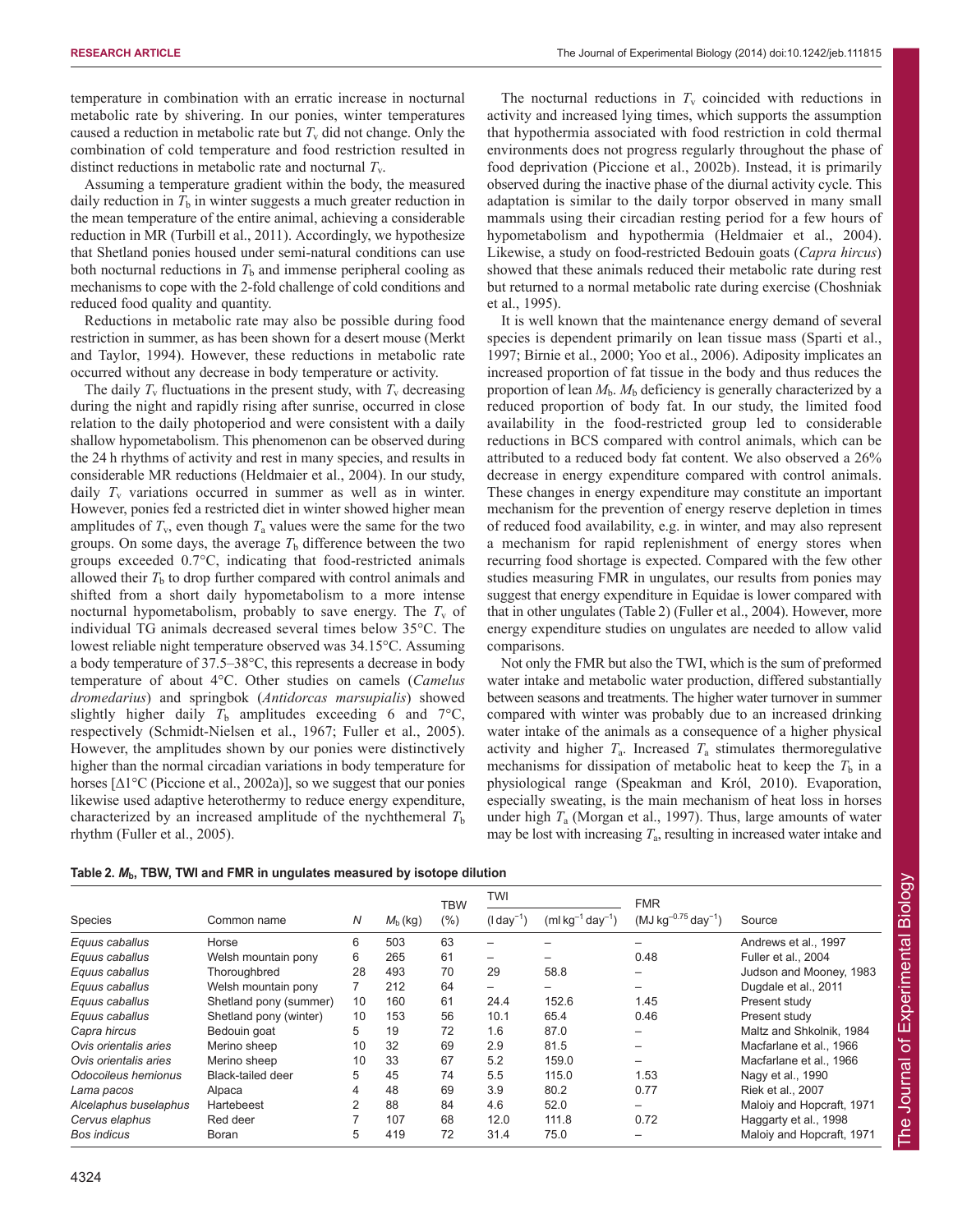a greater water turnover in the body. Furthermore, the animals' increased MR in summer will have produced greater amounts of metabolic water. The lower observed TWI in our ponies in winter compared with summer is presumably due to the fact that drinking water intake tends towards zero with decreasing  $T_a$  in horses (Kristula and McDonnell, 1994; Crowell-Davis et al., 1985). The lower TWI in food-restricted animals in winter compared with *ad libitum*-fed animals is probably also a result of the differences in dry matter intake in the two groups (TG: 1 kg versus CG: 2.4 kg dry matter). High dry matter content in diets leads to a reduced digestibility, an increased amount of faeces and thus a greater amount of water loss via the faeces. Therefore, drinking water intake is usually higher in animals consuming large amounts of dry matter (Meyer, 1992), whereas starvation results in a substantial decrease of water intake (Gupta et al., 1999; Kronfeld, 1993).

The TBW for all animals averaged 55.5% of  $M<sub>b</sub>$  in winter and 61.4% in summer. The summer values are in close agreement with values found for horses and ponies but are slightly lower than for domesticated and wild ruminants (Table 2). Increased body fat content of the animals in winter can explain the reduced TBW values. However, the two feeding groups did not differ, although the food-restricted animals reduced their BCS and  $M_b$ . This may indicate that  $M<sub>b</sub>$  loss of these ponies was not limited to body fat but also included muscle tissue. During weight loss, skeletal muscle comprises the most labile lean tissue reserve and is usually sacrificed alongside adipose tissue (Forbes, 2000).

We conclude that the Shetland pony, an extensively kept domesticated horse breed, did not lose the ability to reduce energy expenditure in winter compared with its wild ancestors. The reduction in metabolism in combination with a downregulation of *T*<sup>v</sup> and peripheral cooling enabled our animals to minimize the dilution of the body energy stores and to sustain reactivity and enhance survival.

# MATERIALS AND METHODS

#### Animals and study site

The study was conducted at the Department of Animal Sciences at the University of Göttingen (Göttingen, Germany) and involved 10 nonpregnant Shetland pony mares (5–13 years old). The measurements were carried out over 3 weeks in summer (2 July to 23 July 2012) and 3 weeks in winter (11 February to 4 March 2013). In summer, all ponies were kept on permanent pastures (~2 hectares) partly covered with trees and bushes as natural shelter. In winter, ponies were allocated to one CG and one TG of five animals each. At the beginning of the winter period (19 November), the two groups did not differ in BCS (TG: 4.8±0.4 points, CG: 4.8±0.4 points, *F*1,8=0.00, *P*=1.00), *M*<sup>b</sup> (TG: 157.0±24 kg, CG: 163.2±33 kg; *F*1,8=0.12, *P*=0.74) and age (TG: 9.6±3.1 years, CG: 9.0±2.6 years,  $F_{1,8}$ =0.11, *P*=0.75). The two groups were housed separately on two identical rectangular paddocks  $(210 \text{ m}^2)$  at the research stable of the Department of Animal Sciences. Each paddock had permanent access to two pens measuring 18.9 and  $9.5 \text{ m}^2$ . The pens, which were covered with wood chips, had two large exits, allowing the animals to enter and leave without rank conflicts, and were equipped with five feeding stands each  $(1.35 \times 1.60 \times 0.55 \text{ m})$ , height×length×width) to ensure individual feeding. Pens were unheated so that inside  $T_a$  was not different from outside  $T_a$ . The light–dark cycle fluctuated according to the natural photoperiod.

On pasture, food consisted of natural vegetation and a mineral supplement provided by a salt lick (Eggersmann Mineral Leckstein, Heinrich Eggersmann GmbH & Co KG, Rinteln, Germany). Water was available *ad libitum*. During the period of paddock housing in winter, only hay and mineral supply were available to the animals. Water was available *ad libitum* for all animals throughout the experiment at a frost-proof watering place.

After transfer to the winter stable, 3 months before the start of the winter study, TG animals were fed on a restricted diet while the CG animals were fed according to energetic recommendations. The CG animals received 100% of the recommended maintenance energy (0.38 MJ ME kg<sup>-0.75</sup> day<sup>-1</sup>) and protein (3 g crude protein  $\text{kg}^{-0.75}$  day<sup>-1</sup>) requirement for Shetland ponies kept outdoors (Meyer, 1992; Kienzle et al., 2010) plus 10% additional energetic demand for moderate movement, resulting in 0.42 MJ ME kg<sup>-0.75</sup> day<sup>-1</sup>. To meet these demands, animals received 22.4 g hay kg<sup>-1</sup> *M*<sub>b</sub> day<sup>-1</sup>. In TG mares, the amount of food was reduced stepwise from 100% to 60% of the recommended energy and protein requirements for Shetland ponies over a period of 3 months (19 November 2012 to 11 February 2013) to simulate diminishing food availability during winter under natural conditions. During the experimental weeks in winter, TG animals received 60% of the recommended energy and protein requirements (i.e. 0.23 MJ ME  $kg^{-0.75}$  day<sup>-1</sup>). Diets were fed thrice daily at 07:30 h, 12:00 h and 16:00 h. All animals were in good health and their dental status was checked before the feeding trial. Diets were adjusted weekly on a  $M<sub>b</sub>$ basis for individual animals. The amount of food offered for each pony on the restricted diet was measured to the nearest 0.01 kg. Food-restricted animals were confined in the feeding stands for 2 h during each feeding session to ensure individual complete food consumption. The ponies had access to water while confined to the feeding stands. After 2 h, ponies were released and the feeding stands were checked for unconsumed hay.

#### Measurements

The *T*<sup>a</sup> was recorded continuously throughout the measurements with miniature data loggers at hourly intervals (i-Buttons, DS1922L-F5#, resolution: 0.0625°C, Maxim Integrated Products, Sunnyvale, CA, USA). *M*<sup>b</sup> of all animals was recorded during each week of the summer and winter measurements using a mobile scale (Weighing System MP 800, resolution: 0.1 kg, Patura KG, Laudenbach, Germany). Additionally,  $M_b$  of each pony was determined at the start and end of the FMR measurements. The BCS, a palpable and visual assessment of the degree of fatness in the neck, back, ribs and pelvis (BCS scale: 0=emaciated, 5=obese), was assessed during each FMR measurement by the system of Carroll and Huntington (Carroll and Huntington, 1988). The CNS, a novel scoring system for grading neck crest fatness (CNS scale: 0=no palpable crest, 5=crest drops to one side) (Carter et al., 2009), was determined at the same time. The locomotor activity of each pony was measured continuously during both experimental periods using pedometers (ALT-Pedometer, Engineering Office Holz, Falkenhagen, Germany). The pedometers (125 g mass; 6×5×2 cm, length×width×height) were tied to the foreleg above the pastern and lined with synthetic felt to avoid pressure marks. The locomotor activity was recorded as activity impulses generated by the front leg with a maximum resolution of 2 impulses  $s^{-1}$ . Furthermore, sensors detected the position of the pedometer every 15 s, thus allowing determination of the total time spent lying. The recorded data were saved to an on-board storage device at 15 min intervals.

The  $T_b$  was recorded as  $T_v$  with a high-resolution, real-time synchronized miniature temperature data logger (i-Button DS1922L-F5#, resolution: 0.0625°C, Maxim Integrated Products), which was implanted lateral of the vagina in all 10 Shetland ponies. Implants were coated and sealed with a medical silicon layer (Dublisil 30, Dreve Dentamid GmbH, Unna, Germany) to prevent any inflammatory response in the animal and to waterproof the implants (3.3 g mass;  $1.74 \times 1.74 \times 0.6$  cm). Before implantation of the data logger, the skin was shaved, washed and soaked with iodine solution. A local anaesthetic (2% Xylocaine with adrenaline; Rompun, Bayer Animal Health, Leverkusen, Germany) was administered subcutaneously and intramuscularly 10 min before the surgery. Subsequently, a 4 cm vertical incision was performed in the vaginal tissue and a 6 cm deep tissue pocket was formed between the muscle (m. semitendinosus) and the tissue of the vagina into which the logger was positioned. The incision was immediately closed using a skin stapler (Weck Visistat 35 W, Teleflex Medical Europe Ltd, Athlone, Ireland) and a broad-spectrum antibiotic (Procaine-Penicillin G, Pfizer AG, New York, NY, USA) was administrated to each animal for the next 6 days. The staples were removed after 10 days. Implant removal after the experiment was performed under anaesthetic as described above. Each logger measured and recorded the  $T_v$  every 2 h during the experiment. The clock time of the loggers was synchronized across ponies.

Resting heart rate was recorded once every week before, during and after the summer and winter measurements. The heart rate was determined three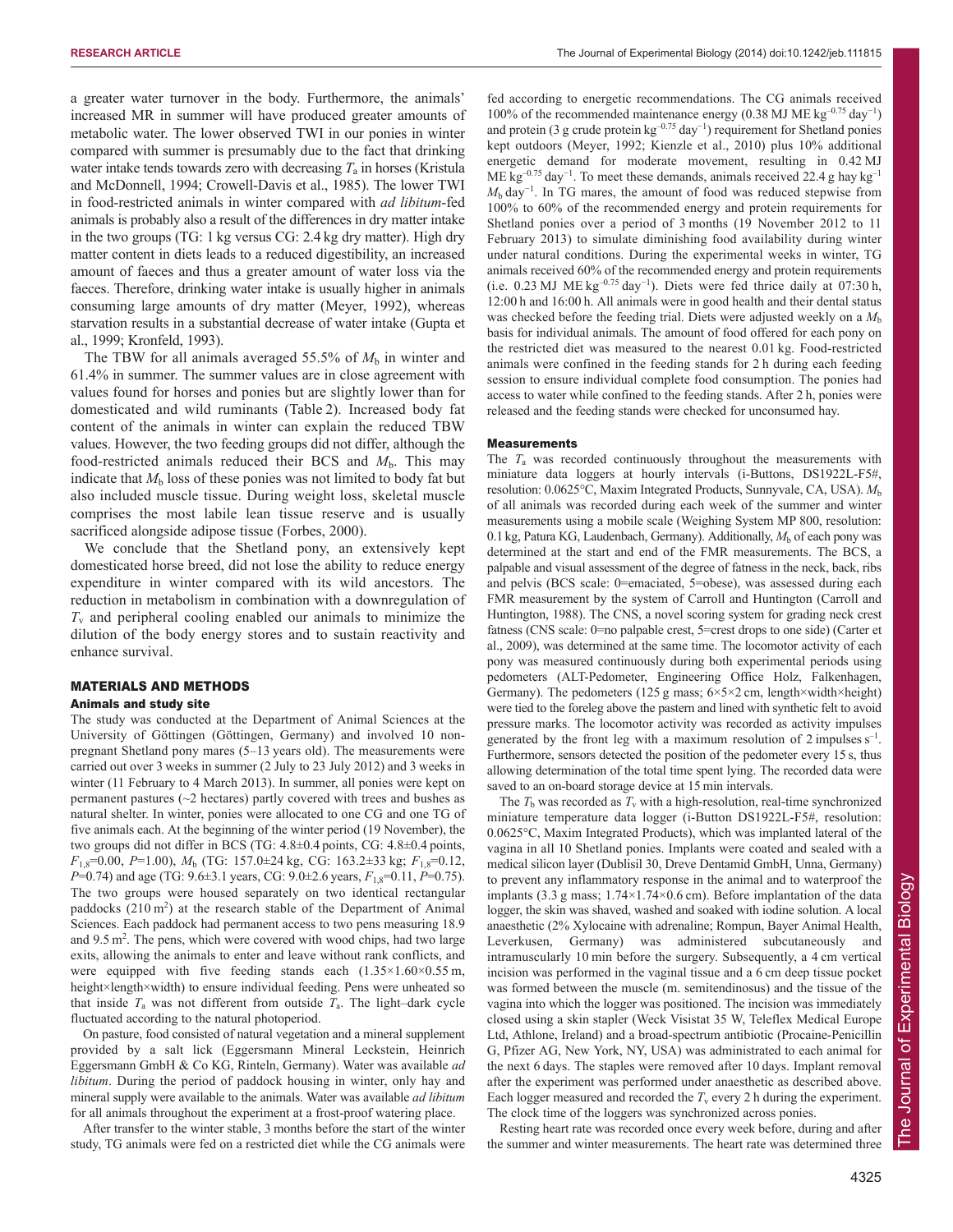times for 60 s with a stethoscope between 10:00 h and 12:00 h and values were averaged. Before measurements, ponies were at rest for at least 5 min. The ponies were used to being handled and thus any impact of the measuring procedure on the heart rate recordings was assumed to be minimal.

#### FMR

The FMR, TBW and TWI were determined during 1 week in summer (9 to 16 July) and 1 week in winter (18 to 25 February) using the DLW method (Lifson et al., 1966; Speakman, 1997). On day 1 of the FMR measurements, *M*<sup>b</sup> was recorded for each pony and a blood sample of 5 ml was drawn from the vena jugularis of every animal to estimate the background isotopic enrichment of  ${}^{2}H$  and  ${}^{18}O$  in the body fluids [method D of Speakman and Racey (Speakman and Racey, 1987)]. After the background sample had been taken, each pony was injected intravenously with  $1.6$  g DLW kg<sup>-1</sup>  $M<sub>b</sub>$ , (65% <sup>18</sup>O and 35% <sup>2</sup>H; 99.90% purity). The individual dose for each pony was determined prior to the injection according to its  $M<sub>b</sub>$ . The actual dose given was gravimetrically measured by weighing the syringe before and after administration to the nearest 0.001 g (Sartorius model CW3P1-150IG-1, Sartorius AG, Göttingen, Germany). The ponies were then held in the stable with no access to food or water for an 8 h equilibration period, after which a further 5 ml blood sample was taken. After dosing, additional blood samples were taken at 3, 5 and 7 days to estimate the isotope elimination rates

All blood samples were drawn into blood tubes containing sodium citrate. Whole-blood samples were pipetted into 0.7 ml glass vials and stored at 5°C until determination of  $^{18}O$  and  $^{2}H$  enrichment. Blood samples were vacuum distilled (Nagy, 1983), and water from the resulting distillate was used to produce CO<sub>2</sub> and H<sub>2</sub> [see Speakman et al. (Speakman et al., 1990) for CO<sub>2</sub> and Speakman and Krol (Speakman and Krol, 2005) for  $H_2$  methods]. The isotope ratios  ${}^{18}O$ :  ${}^{16}O$  and  ${}^{2}H$ : H were analysed using gas source isotope ratio mass spectrometry (Isochrom μG and Isoprime, respectively, Micromass Ltd, Manchester, UK). Samples were run alongside five lab standards for each isotope (calibrated to the IAEA International Standards: SMOW and SLAP) to correct delta values to ppm. Isotope enrichment was converted to values of  $CO<sub>2</sub>$  production using a two pool model as recommended for this size of animal by Speakman (Speakman, 1993). We chose the assumption of a fixed evaporation of 25% of the water flux, as this has been shown to minimize error in a range of applications (Visser and Schekkerman, 1999; Van Trigt et al., 2002). Specifically, carbon dioxide production rate per day in moles was calculated using eqn A6 from Schoeller et al. (Schoeller et al., 1986). Daily energy expenditure (FMR) was calculated from carbon dioxide production by assuming a respiration quotient of 0.85. Total body water (mol day<sup>-1</sup>) was calculated using the intercept method (Speakman, 1997) from the dilution spaces of both oxygen and hydrogen under the assumption that the hydrogen space overestimates TBW by 4% and the oxygen-18 space overestimates it by 1% (Schoeller et al., 1986). The TWI (l day<sup>-1</sup>), which consists of drinking water, preformed water ingested by food and metabolic water, was estimated after Oftedal et al. (Oftedal et al., 1983) as the product of the deuterium space and the deuterium turnover rate.

#### Statistical analyses

All statistical analyses were performed with the program package SAS version 9.2 (Statistical Analysis System, 2008). Two-hourly and daily averages for  $T_a$ ,  $T_v$ , locomotor activity and lying duration were calculated for each animal. Furthermore, the results were summarized as means for each feeding group and season. During summer, when all animals were kept under the same conditions, no significant differences could be detected between TG and CG animals in any of the variables under investigation (see Results for details). Therefore, summer data were presented across both groups. A mixed model was used with animal as a random and season/group (summer, winter restricted and winter control) as a fixed factor to test differences between groups/season for the parameters studied. Values for FMR, TBW and TWI were log-transformed and  $M<sub>b</sub>$  was included as a covariate into the mixed model for these parameters. Data are expressed as means  $\pm$  s.d or adjusted means where appropriate.

#### **Acknowledgements**

The authors thank Jürgen Dörl for technical help and for taking care of the animals, and Peter Thompson for technical assistance with the doubly labelled water analysis. Procedures performed in our study were in accordance with the German animal ethics regulations and approved by the State Office of Lower Saxony for Consumer Protection and Food Safety (ref. no.: 33.9-42502-04- 12/0791).

#### **Competing interests**

The authors declare no competing financial interests.

#### **Author contributions**

L.B., M.G. and A.R. contributed to conception and design. L.B. and A.R. contributed to the execution of the experiments, J.R.S. and C.H. contributed to the field metabolic rate analysis and all authors contributed to interpretation of the results and drafting of the article.

#### **Funding**

This study was supported by a grant from the German Research Foundation (DFG; GE 704/13-1).

#### **References**

- **Andrews, F. M., Nadeau, J. A., Saabye, L. and Saxton, A. M.** (1997). Measurement of total body water content in horses, using deuterium oxide dilution. *Am. J. Vet. Res.* **58**, 1060-1064.
- **Arnold, W., Ruf, T., Reimoser, S., Tataruch, F., Onderscheka, K. and Schober, F.** (2004). Nocturnal hypometabolism as an overwintering strategy of red deer (*Cervus elaphus*). *Am. J. Physiol.* **286**, R174-R181.
- **Arnold, W., Ruf, T. and Kuntz, R.** (2006). Seasonal adjustment of energy budget in a large wild mammal, the Przewalski horse (*Equus ferus przewalskii*) II. Energy expenditure. *J. Exp. Biol.* **209**, 4566-4573.
- **Birnie, J. W., Agnew, R. E. and Gordon, F. J.** (2000). The influence of body condition on the fasting energy metabolism of nonpregnant, nonlactating dairy cows. *J. Dairy Sci.* **83**, 1217-1223.
- **Brinkmann, L., Gerken, M. and Riek, A.** (2012). Adaptation strategies to seasonal changes in environmental conditions of a domesticated horse breed, the Shetland pony (*Equus ferus caballus*). *J. Exp. Biol.* **215**, 1061-1068.
- **Brosh, A., Aharoni, Y., Degen, A. A., Wright, D. and Young, B.** (1998). Estimation of energy expenditure from heart rate measurements in cattle maintained under different conditions. *J. Anim. Sci.* **76**, 3054-3064.
- **Butler, P. J., Green, J. A., Boyd, I. L. and Speakman, J. R.** (2004). Measuring metabolic rate in the field: the pros and cons of the doubly labelled water and heart rate methods. *Funct. Ecol.* **18**, 168-183.
- **Carroll, C. L. and Huntington, P. J.** (1988). Body condition scoring and weight estimation of horses. *Equine Vet. J.* **20**, 41-45.
- **Carter, R. A., Geor, R. J., Burton Staniar, W., Cubitt, T. A. and Harris, P. A.** (2009). Apparent adiposity assessed by standardised scoring systems and morphometric measurements in horses and ponies. *Vet. J.* **179**, 204-210.
- **Choshniak, I., Ben-Kohav, N., Taylor, C. R., Robertshaw, D., Barnes, R. J., Dobson, A., Belkin, V. and Shkolnik, A.** (1995). Metabolic adaptations for desert survival in the Bedouin goat. *Am. J. Physiol.* **268**, R1101-R1110.
- **Crowell-Davis, S. L., Houpt, K. A. and Carnevale, J.** (1985). Feeding and drinking behavior of mares and foals with free access to pasture and water. *J. Anim. Sci.* **60**, 883-889.
- **Currie, S. E., Körtner, G. and Geiser, F.** (2014). Heart rate as a predictor of metabolic rate in heterothermic bats. *J. Exp. Biol.* **217**, 1519-1524.
- **Dugdale, A. H. A., Curtis, G. C., Milne, E., Harris, P. A. and Argo, C. M.** (2011). Assessment of body fat in the pony: part II. Validation of the deuterium oxide dilution technique for the measurement of body fat. *Equine Vet. J.* **43**, 562-570.
- **Dulloo, A. G. and Girardier, L.** (1990). Adaptive changes in energy expenditure during refeeding following low-calorie intake: evidence for a specific metabolic component favoring fat storage. *Am. J. Clin. Nutr.* **52**, 415-420.
- **Forbes, G. B.** (2000). Body fat content influences the body composition response to nutrition and exercise. *Ann. N. Y. Acad. Sci.* **904**, 359-365.
- **Fuller, Z., Maltin, C. A., Milne, E., Mollison, G. S., Cox, J. E. and Argo, C.** (2004). Comparison of calorimetry and the doubly labelled water technique for the measurement of energy expenditure in Equidae. *Anim. Sci.* **78**, 293-303.
- **Fuller, A., Kamerman, P. R., Maloney, S. K., Matthee, A., Mitchell, G. and Mitchell, D.** (2005). A year in the thermal life of a free-ranging herd of springbok Antidorcas marsupialis. *J. Exp. Biol.* **208**, 2855-2864.
- **Gupta, A. K., Mamta, Y. P. and Yadav, M. P.** (1999). Effect of feed deprivation on biochemical indices in equids. *J. Equine Sci.* **10**, 33-38.
- **Haggarty, P., Robinson, J. J., Ashton, J., Milne, E., Adam, C. L., Kyle, C. E., Christie, S. L. and Midwood, A. J.** (1998). Estimation of energy expenditure in freeliving red deer (*Cervus elaphus*) with the doubly-labelled water method. *Br. J. Nutr.* **80**, 263-272.
- **Hammel, H. T., Elsner, R. W., LeMessurier, D. H., Andersem, H. T. and Milan, F. A.** (1959). Thermal and metabolic responses of the Australian aborigine exposed to moderate cold in summer. *J. Appl. Physiol.* **14**, 605-615.
- **Heldmaier, G., Ortmann, S. and Elvert, R.** (2004). Natural hypometabolism during hibernation and daily torpor in mammals. *Respir. Physiol. Neurobiol.* **141**, 317-329.